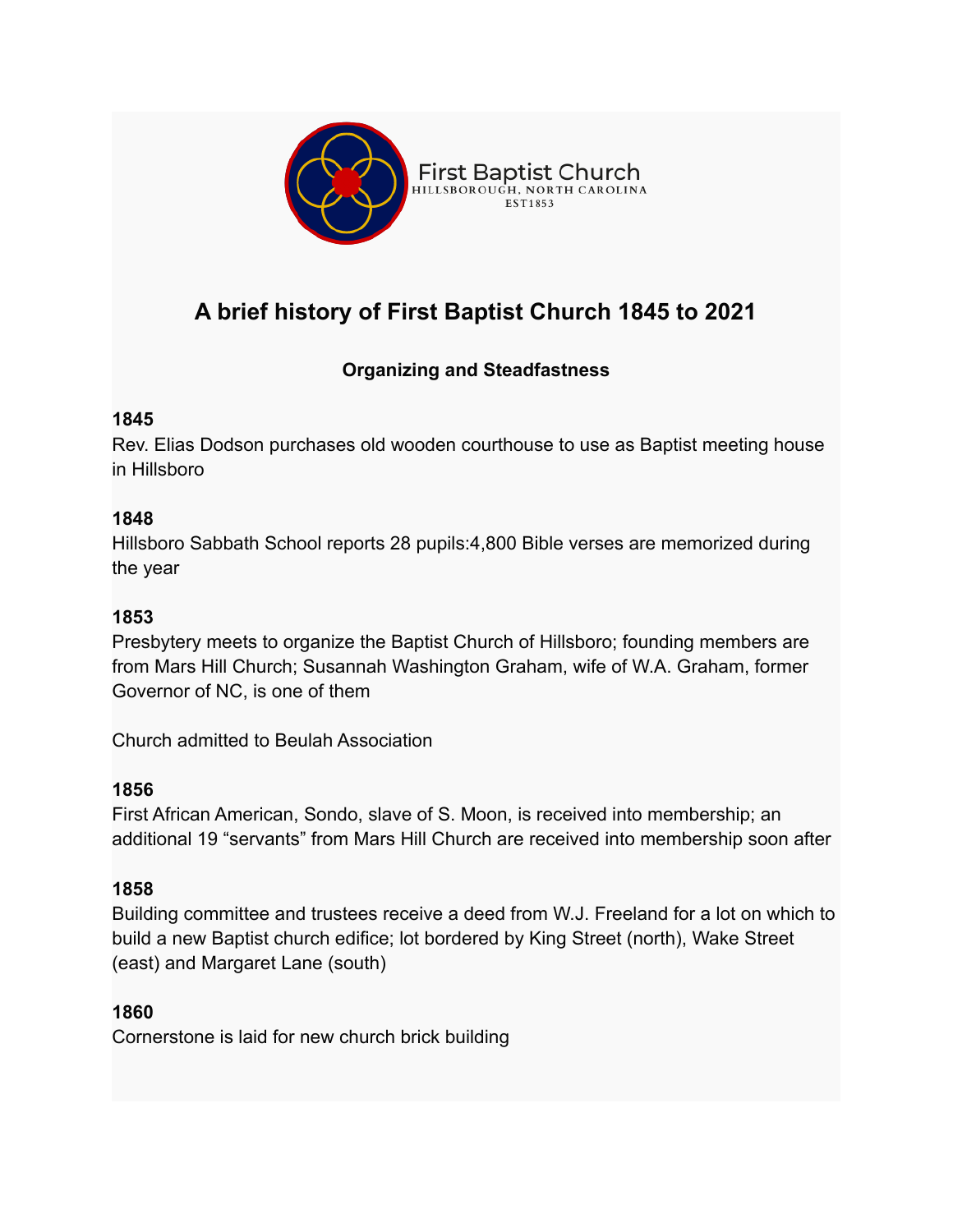#### **1862**

Church sells their meeting house to George Bishop of New Bern

Church votes to give bell to the Orange Light Artillery to be cast into cannon for use by the Confederate States Army

White and African American congregations move into basement of unfinished brick building; Whites worship on Sunday morning while African Americans worship in the afternoon

Construction on church building is halted due to poor brickwork; funds are withheld until work is rectified; work ceases and funds remain invested in Hillsboro Savings Institution

#### **1864**

Church loses funds deposited in Hillsboro Savings Institution after it is forced into failure by outcome of Civil War

#### **1868**

African-American congregation voluntarily withdraws their fellowship to form a church of their own; later to be known as the Mount Bright Baptist Church

Romanesque style brick sanctuary is completed by John Berry and a dedication service is held on October 27th.

The Baptist State Convention meets in Hillsboro

#### **1869**

Arbitrators award contractor \$1,107 for brick work done in 1862; church members can raise only \$300; Mrs. Grahams writes letter appealing for assistance from community to liquidate the balance

#### **1870**

Church meets with 12 other churches to form the Mount Zion Association; Church leaves Beulah Association to join new Association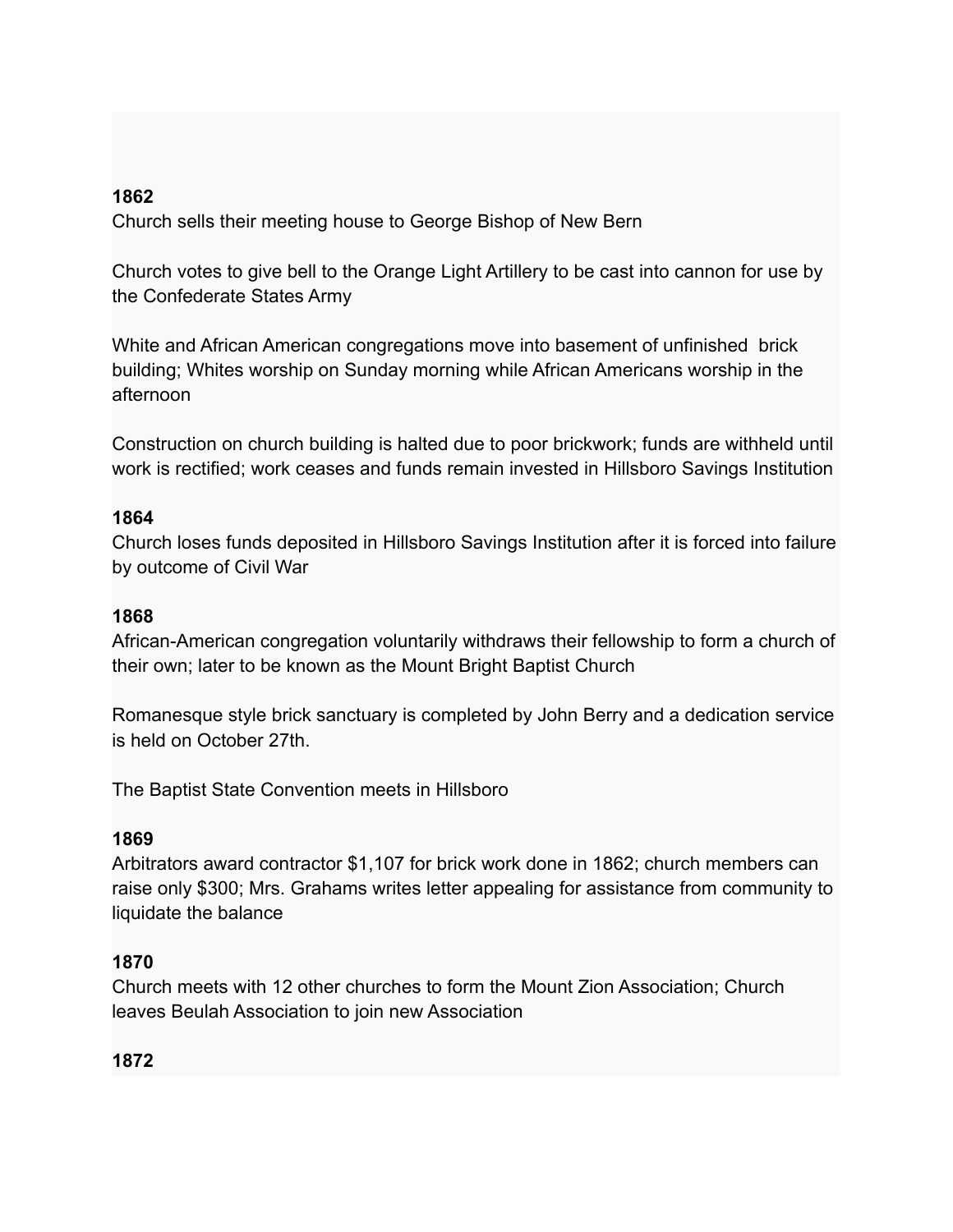Mrs. Graham gives a verbal report to the church that the last dollar of the original church building debt was paid

#### **1889**

Church raises \$130 to have windows refurbish and walls strengthen by inserting bolts through the rafters

### **Providing a Firm Foundation**

#### **1900**

Church membership dwindles to less than 30 individuals; preaching services held only once per month in morning and evening

### **1901**

Charles E. Maddry becomes 15th pastor of church; membership begins to grow from 21 members to 300 in 1915

### **1906**

Charles Maddry marries Emma Parker of Hillsboro at the church on May 2nd; She was the church's organist

# **1916**

Electrical lights are installed in the church

### **1917**

A Presbytery of elders from Hillsboro, Mars Hill and Cane Creek meet on April 27th at the Hillsboro Church to organize the West Hillsboro Baptist Church.

### **1923**

The original pointed spire that covered the Church's north bell tower deteriorates and is taken down but not replaced

### **1926**

Rev. Cantrell remodels and enlarges wooden parsonage located at the corner of Wake Street and Margaret Lane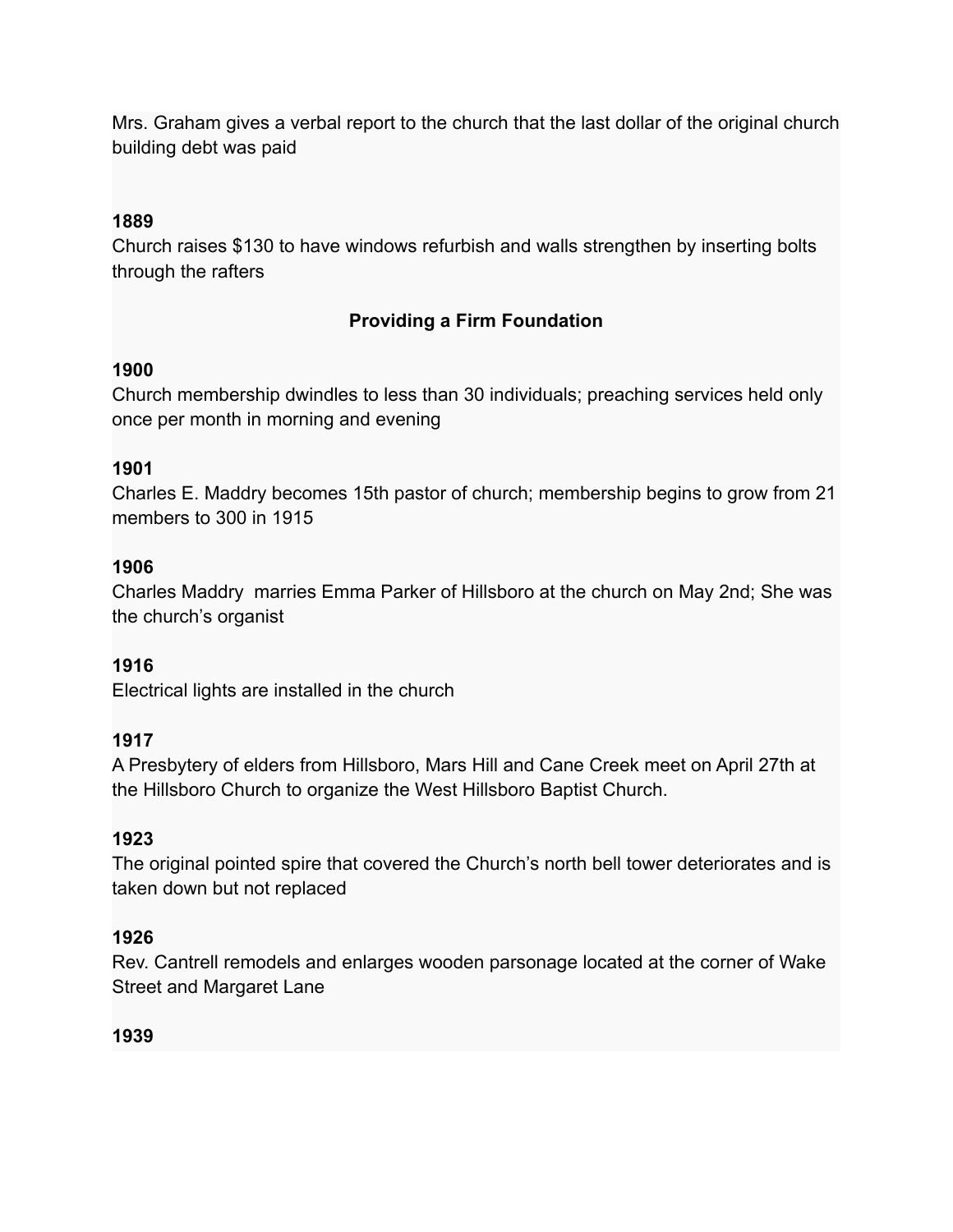Outdoor baptismal pool is erected behind church building and named in honor of Dr. Maddry who is serving as the executive secretary of the Foreign Mission Board of the Southern Baptist Convention

#### **1949**

A disagreement among church members results in a number withdrawing and joining the new Fairview Baptist Church located north of town

### **1951**

Dr. Charles E. Maddry called to serve a second pastorate; rotating deacon board established; women elected and ordained as deaconesses; campaign launched to build new education building and remodel sanctuary

#### **1952**

Cornerstone laid for new education building; R.R. Markley Architect, Roy D. Crawford, **Builder** 

#### **1953**

Church celebrates 100th anniversary; new education building is dedicated

Church dedicates the fellowship room in memory of Fred Blake who chaired the building committee

#### **1959**

The Messenger, the Church's newsletter, is published for the first time; Calvin Ray sells church lot on south side of West King Street to build a future parsonage

### **1960**

Church holds note burning ceremony for education building

#### **1963**

Rev. E. Glen Holt holds open house in the new parsonage at 223 West King Street on June 16th

### **1974**

Dr. Thomas Denton begins 13-year ministry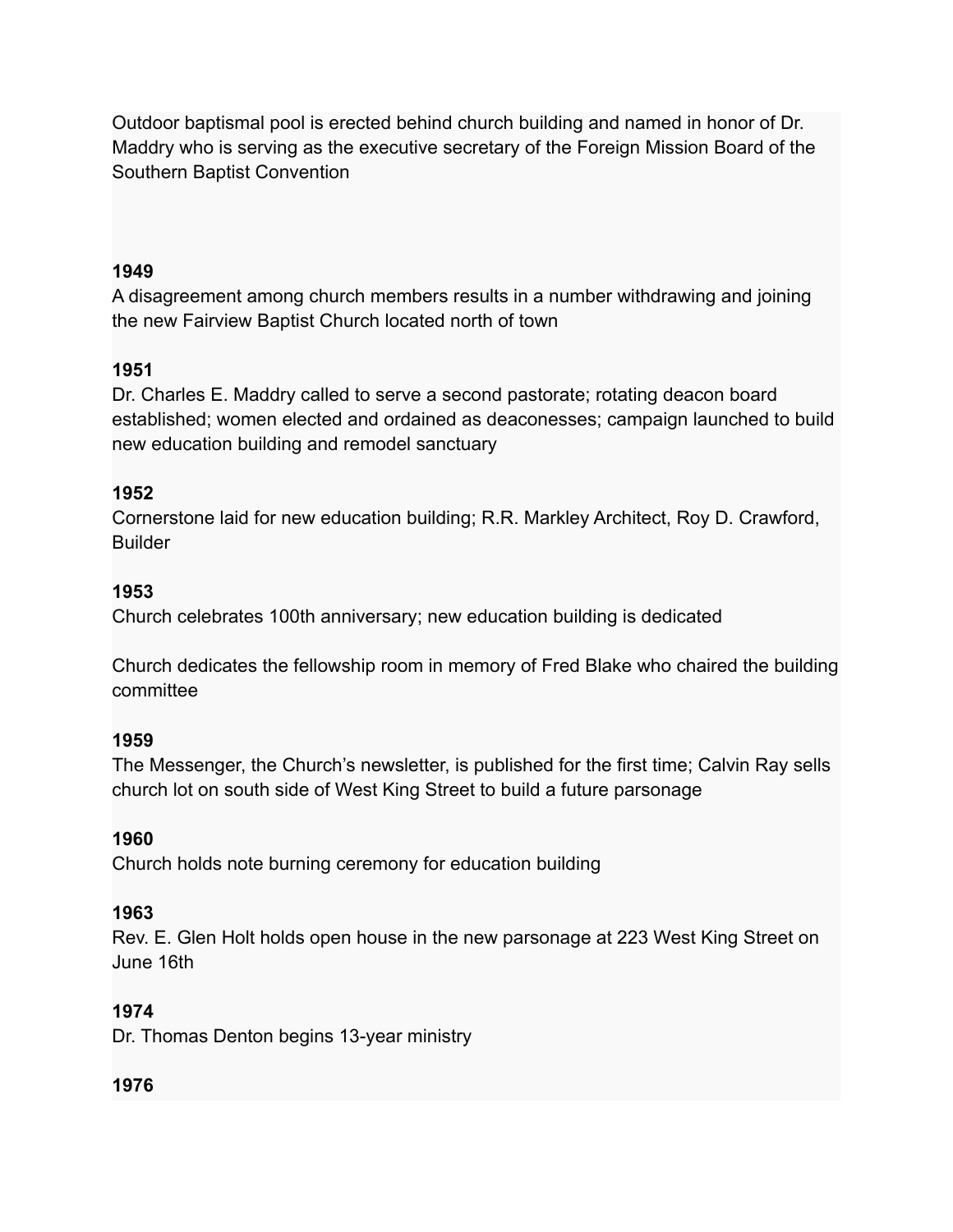Cornerstone laid for new educational wing; Jon A. Condoret, Architect; Bob Hardee, Chairman of Building Committee

### **1977**

New educational wing is dedicated

### **1978**

Steeple is installed replacing one taken down in 1923 and is dedicated in honor of Mr. John Clayton; Church celebrates its 125th anniversary

# **1979**

Child care program begins at church and continues until 2003

### **1983**

Church purchases the Gordon-Barfield property on West King Street; Wanda Hardee Kidd is ordained by church and becomes first women recommended for ordination by the Mount Zion Association

### **1984**

Orange Congregations in Missions (OCIM) is organized from discussions held earlier by men's prayer group

### **1985**

James Rae and Jamie Freeland purchase and give the Collin's property on Margaret Lane to the church providing adjoining land for parking and future growth

### **1989**

A number of valued members withdraw membership to help Dr. Crawford, the church's associate pastor, establish the Hillsborough United Church of Christ south of town

### **1991**

Church holds note burning ceremony for educational wing; church withdraws from Mount Zion Association and joins Yates Baptist Association

### **1993**

Church becomes incorporated for legal protection

**Growing and Acting in Faith**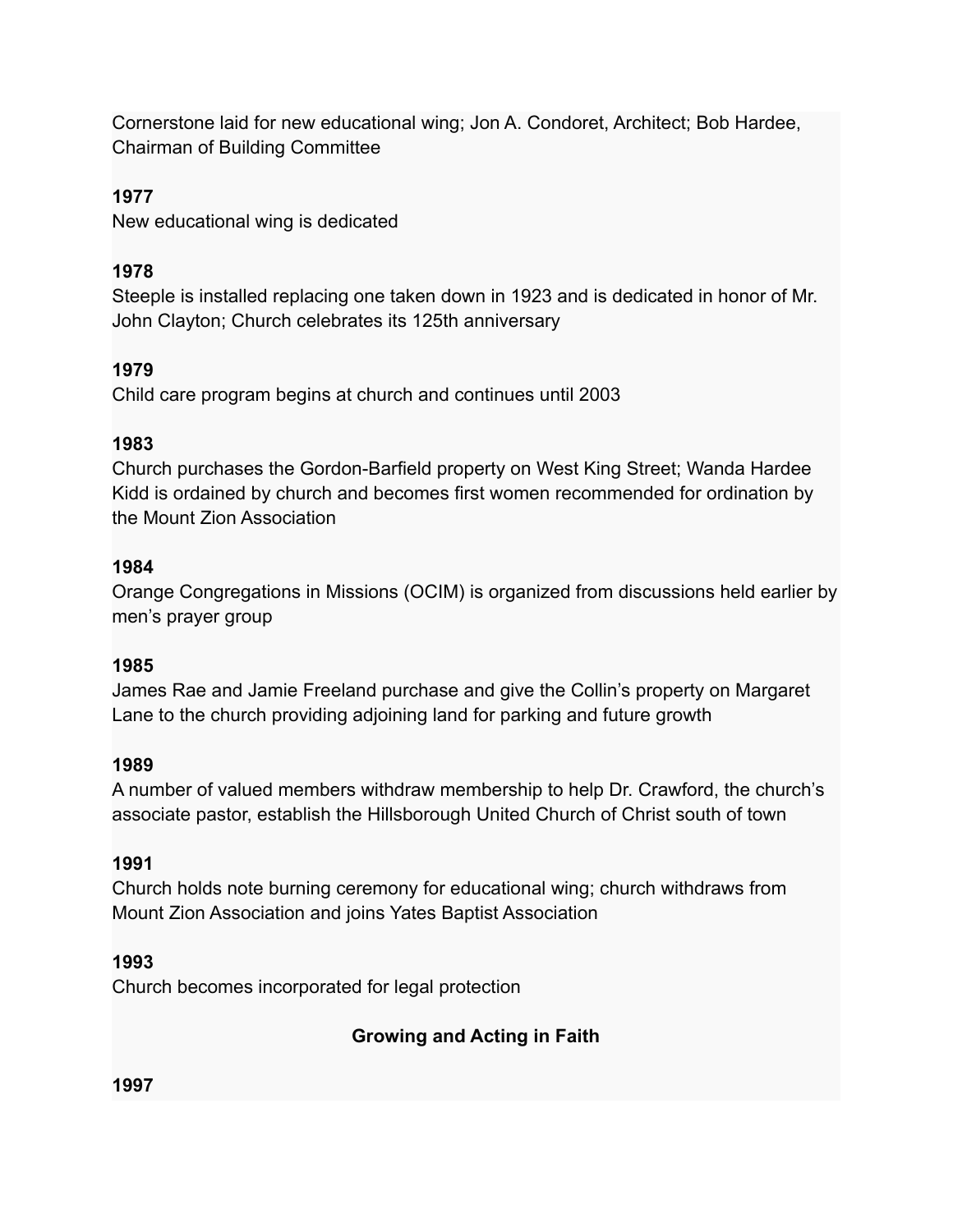Baptist men's group launches Operation Inasmuch as outreach ministry to community

### **1999**

First trip made to Luz y Verdad Baptist Church in Maiquetia, Venezuela to assist with construction of church building

### **2002**

The sanctuary is renovated and restored with new carpet, chairs, sound system and baptistery mural painted by Peggy Lee Mead

Peggy Berryhill develops and launches church's first website

### **2003**

Church celebrates it's 150th anniversary with four former pastors, Bruce Cresson, Thomas Denton, Brightie White and Jeff Porter, assisting current pastor, Randy Carter, with services

### **2007**

Church hires the architectural firm of Tise-Kiester to develop a facility and land use master plan for the church

# **2010**

Church hires Cargill Associates to help conduct a pre-campaign feasibility study to build phase one of the master plan; project is down-sized based on study and church launches capital campaign to obtain commitments of \$600,000 – about half of the cost to renovate existing structures and add a connector with elevator for future expansion

# **2011**

The parsonage, vacated by the Carter family in 2009, is renovated to house the church's administrative offices, library, archives and meeting room.

Hispanic speaking congregation meets first time on March 13th to worship in church; they name their mission, Mision Bautista Cristo La Solucion (Christ the Solution Baptist Mission)

Work begins to renovate sanctuary and education building to improve handicap accessibility and add a connector with elevator for future construction of an education building